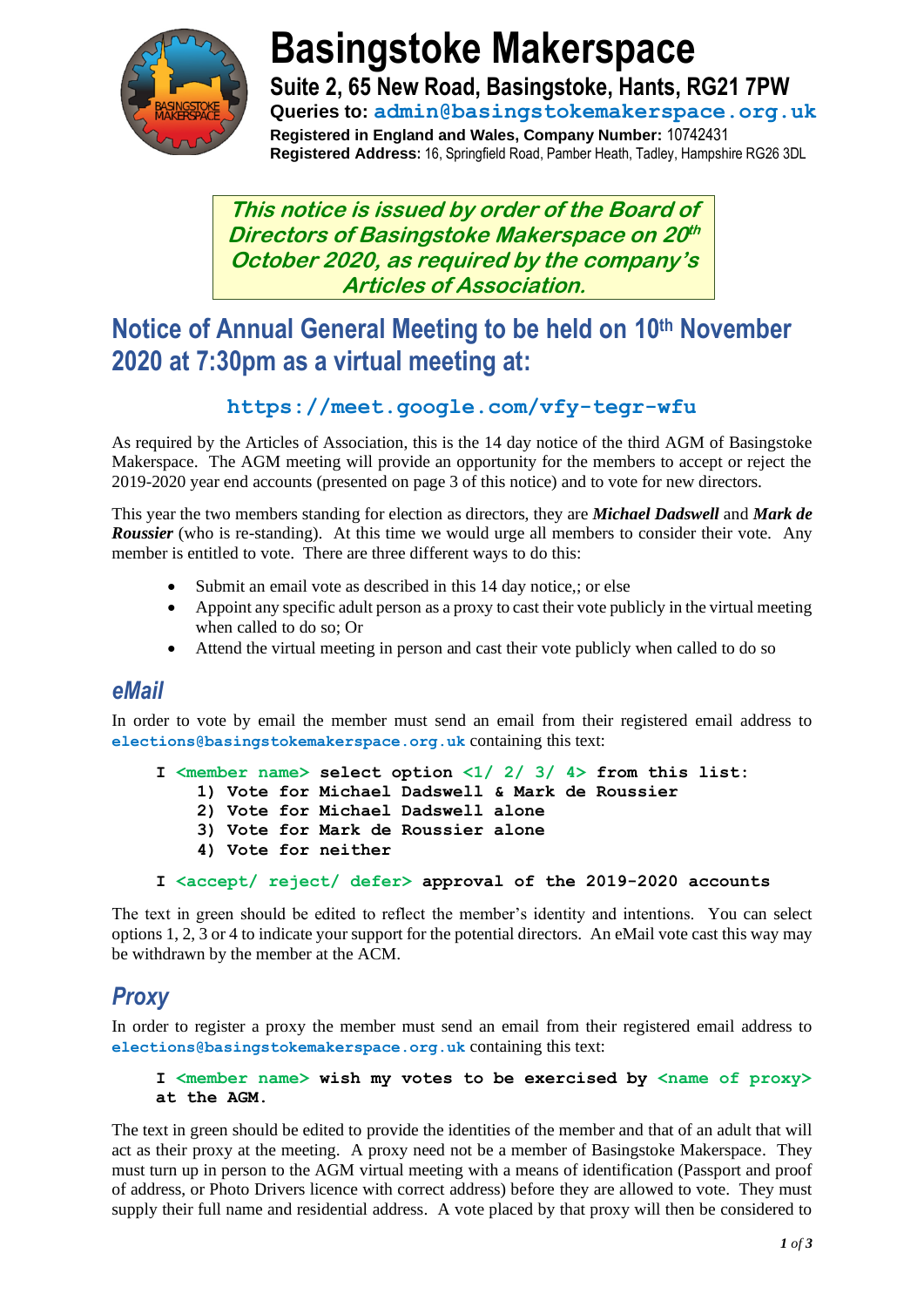

# **Basingstoke Makerspace Suite 2, 65 New Road, Basingstoke, Hants, RG21 7PW**

**Queries to: admin@basingstokemakerspace.org.uk Registered in England and Wales, Company Number:** 10742431 **Registered Address:** 16, Springfield Road, Pamber Heath, Tadley, Hampshire RG26 3DL

be equivalent to a vote cast by the voter who appointed them. A record of that evidence of identification must be kept by the officers of the company until the following election takes place. This evidence may be examined in the case of a dispute by any mutually appointed third party arbitrator, or by a court of Law in England or Wales.

Appointed proxies will be considered to still be legitimate for any subsequent re-running of the same election unless or until the member appointing that proxy withdraws their consent by appearing in person at the virtual meeting and by making their presence and withdrawal of that consent clear. An opportunity to declare any such withdrawal of consent will be provided before voting starts. Votes submitted by proxy voters will be clearly indicated as proxy votes in the record.

#### *In Person*

Under normal circumstances a voting form would consist of a list of the candidates, and the voter could privately select which candidates they supported with a cross against their name, as detailed on the form. Each candidate can only receive one vote from each voter, and each voter can only vote for at most the number of candidates required to fill the available Directorships (**two this year**).

Given the fact that this AGM has to be held as a remote meeting because of COVID policies the chairman will have to emulate the voting process by a public process. Any member that wishes to maintain confidentiality in their vote is strongly urged to vote by email prior to the meeting.

Any proxy appointed or email vote submitted may be replaced by a vote in person on the day, for example if the voter changes their mind in the interim. Therefore, the officer presiding will formally request those present to declare any withdrawn email votes or proxy appointments *before* the election commences. This will occur both in the AGM and in any re-run of the AGM. Any withdrawn email votes will be clearly be marked as withdrawn, but must be preserved as evidence alongside all other voting materials.

Such voting materials as a are available will be archived in electronic format available to, and accessible by, any interested member on the makerspace server for a minimum of 3 months after the election to allow open scrutiny of the process. Personal information such as email addresses may be redacted on the materials available for general inspection, but an un-redacted copy should be kept in secure storage available for inspection in the event of any dispute concerning email votes or proxy votes with respect to the identity of the voter or proxy voter.

### *The rules for counting of the vote*

The number of voters casting their votes must reach the meeting Quorum for the AGM in order for the election to be legitimate. That is a minimum of 10 or of half the members (whichever is smaller) must take part. At the time of writing this notice, the Quorum stands at 10, as there are 37 members.

To be elected, a Director needs at least 30% of the available votes (the total votes possible given the number of participating voters), in lieu of a nomination process. The votes will be received and counted, and the results declared by the outgoing chairperson. Any legitimate voter who wishes to do so may oversee the process, as long as no attempt is made to interfere with the result.

This year since there are two candidates and four available positions any candidate that receives the required votes will be elected.

### *What happens if the elections fail to take place for whatever reason?*

If the elections fail to be conducted successfully on the day (e.g. because of not meeting Quorum, which will include email and voters by proxy, as the election is the main business of the meeting) then the whole process will be repeated one more time, but according to the rules only 7 day's notice (minimum) are required for a re-run of the AGM.